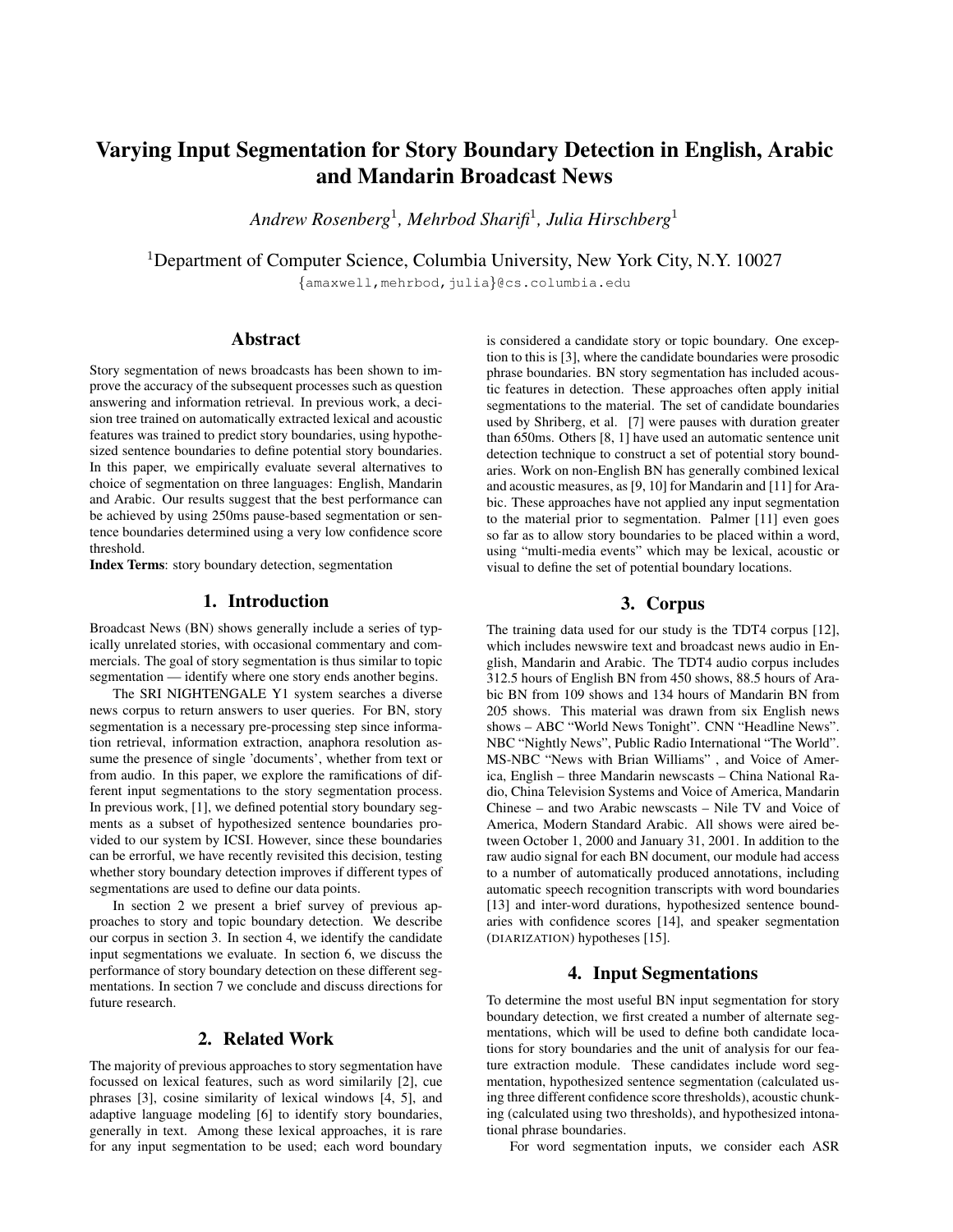end-of-word boundary as a candidate story boundary. While this limits input segmentation error to ASR word segmentation error alone, it creates a very skewed distribution of storyboundary/non-story-boundary candidates, making the classification task more difficult. Moreover, since the input segmentation also determines the unit of analysis for feature extraction, using such a small unit makes the inclusion of meaningful contextual information more difficult. This limitation is, clearly, trivial to avoid, but, decoupling the unit of analysis and candidate boundaries then leaves unaddressed the question of identifying the ideal unit of analysis for story segmentation.

Sentence unit (SU) inputs as provided by ICSI are examined in three versions, including the default hypothesis defined by that system and relaxing confidence score threshold from the default .5 to .3 and .1. In previous work [1], we observed that the .5 default was a significant source of error for story boundary detection. However, as the confidence threshold is reduced, the number of hypothesized SUs increases, thereby lowering the target boundary distribution, but increasing the rate of exact coverage.

We also explore pause-based chunking as an input segmentation. Using ASR hypothesized word boundaries, we calculate the pause duration between each word pair, inserting a segmentation boundary at every pause that exceeds one of two predetermined thresholds – 250ms and 500ms. The smaller threshold was chosen to avoid potential confusion of intonationally meaningful pauses with stop gaps [16], and selected the larger based on a hypothesis that shorter pauses may appear between sentences, but longer pauses may signify story boundaries.

In order to evaluate a more linguistically meaningful input segmentation unit, the intonational phrase, we had one expert ToBI labeler manually annotate the ASR-defined words of one TDT4 show, 20010131 1830 1900 ABC WNT, for two prosodic annotations: a binary annotation of pitch accent presence, and an annotation of intonational phrase boundaries.<sup>1</sup> We use the manual annotation of this show to train a single decision tree using the weka [17] implementation of of Quinlan's C4.5 algorithm [18] to predict intonational phrase boundaries. Using this model we hypothesize intonational phrase boundaries for every word in every BN document in TDT-4 – even those in Arabic and Mandarin. These hypothesized intonational phrase boundaries represent a final input segmentation for story segmentation.

We train the intonational phrase decision tree model using feature vectors containing only acoustic information: pitch, duration and intensity features. All pitch features are speaker normalized based on automatically hypothesized speaker identities. We extract pitch and intensity features that are normalized by the surrounding acoustic material in order to account for local context. Additionally, we extract some acoustic features from regions near the end of word boundary, where realizations of intonational phrase boundary events would be localized.

We are aware that these hypothesized intonational phrase boundaries are errorful. Using ten-fold cross-validation on the training document, accuracy of 89.1% was achieved. However, the f-measure of the intonational phrase boundary class was only 66.5% (precision: 68.3%, recall: 64.7%).

In Table 1 we present statistics relevant to evaluating the 'goodness' of the candidate input segmentations. First, we cal-

|                    | Target       |          | Mean          |
|--------------------|--------------|----------|---------------|
| Input              | Boundary     | Exact    | Alignment     |
| Segmentation       | Distribution | Coverage | Error (words) |
| Word               | 0.48%        | 100%     |               |
| Hyp. SUs           | 8.3%         | 68.3%    | 3.6           |
| $SU$ thresh= $0.3$ | 6.4%         | 74.4%    | 1.8           |
| $SU$ thresh= $0.1$ | $4.3\%$      | 82.9%    | 0.61          |
| 250ms pause        | 5.1%         | 83.5%    | 0.66          |
| 500ms pause        | 12.2         | 71.8%    | 12.7          |
| $Hyp.$ IPs         | 2.6%         | 62.0%    | 1.1           |

Table 1: Input Segmentation diagnostic statistics

culate the percentage of manually annotated story boundaries that align with input segmentation boundaries. We also calculate the average distance in words from the gold-standard story boundary to the closest input segmentation boundary, as a crude assessment of the minimum error introduced by the input segmentation. Finally, we examine the ratio of target story boundaries to input segments.

## 5. Story Segmentation Approach

To detect story boundaries, we construct feature vectors of lexical and acoustic features for each candidate input segmentation as the unit of analysis. We use these feature vectors to train decision tree classifiers specific to each show using J48, weka's [17] implementation of C4.5 [18]. That is, for example, we build unique models for ABC's "World News Tonight" and CNN's "Headline News". This style of show-specific modeling has been shown to significantly improve story segmentation accuracy [1, 7]. For training purposes, we match each manually annotated story boundary to its closest preceding input segment boundary. These 'matched' input segment boundaries represent the set of 'boundary'-class data points for classification.

#### Lexical Features

To capture lexical cues to story boundaries, we extract LC-Seg [5] hypothesized segments and TextTiling [4] coefficients based on window sizes of three, five and ten segments preceding and following the current boundary. TextTiling and LC-Seg have been shown to be useful in topic segmentation in text and in meeting transcripts. We also compute features based on lexical consistency immediately or following story boundaries from those lexical items, for each show type, that are statistically likely to occur within a three, seven or ten word window preceding or following a story boundary.<sup>2</sup> For English BN these lexical items are stemmed using an implementation of the Porter Stemmer [20]. We include in our feature vector the number of words that occur in a three, seven, or ten word window preceding or following the current boundary that also occur on the corresponding keyword list. Note we do not include the identity of these words in the feature vector, only the number of matches. For English BN, we also include the number of pronouns in the segment preceding each boundary, identified by a part-of-speech tagger based on the Brill tagger [21]; our use of this feature is based on the hypothesis that a speaker may begin or end a story by identifying themselves with a pronoun – e.g. "I'm X reporting live for CNN" – , or more generally that pronoun use may change over the course of a story, e.g. persons may be more likely to be referred to by a pronoun at the

<sup>&</sup>lt;sup>1</sup>Since ASR-hypothesized word boundaries may not align with true words, the annotator was asked to mark an ASR hypothesized word as ending an intonational phrase if he believed an intonational phrase was ended anywhere within the ASR-defined word.

<sup>&</sup>lt;sup>2</sup>Statistical significance is determined using  $\chi^2$  with a threshold value of 20 for inclusion in the list of keywords.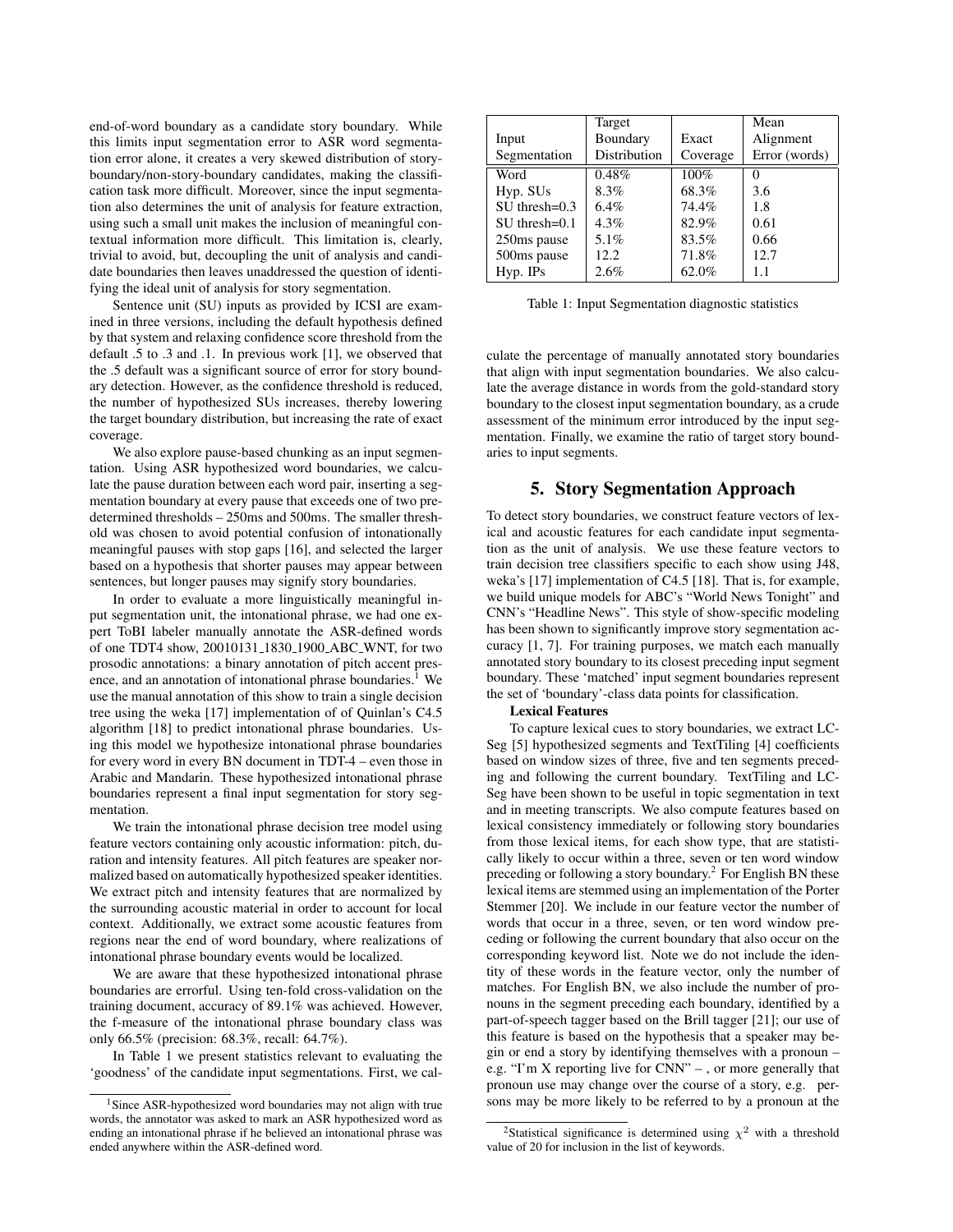end of a story, where their identity may already be established. Acoustic Features

Acoustic information has been shown to correlate with story boundaries [7, 1], topic shift [22] and changes in discourse structure [23], so we include such features in our detection of story boundaries. We extract the maximum, minimum, mean, median, standard deviation and mean slope of pitch, and intensity from the segment immediately preceding the current boundary. Based on speaker diarization output, we also extract these features based on speaker (z-score) normalized f0 values. We include in the feature vector the length of the segment. In addition to these, we calculate the difference of the above features extracted from the segment preceding and the segment following the current boundary. We also extract features based on speaking rate, hypothesizing that segments at the end of stories will be spoken at different rates and that vowel length may be prolonged preceding boundaries. These features include framebased speaking rate (ratio of voiced to unvoiced frames), mean vowels per second, mean vowel length, and lengths of segment final rhyme and segment final rhyme. Each feature is also speaker normalized and, when possible, is normalized by vowel identity. We also extract differences in these values across each candidate boundary.

### Structural Features

To capture structural consistencies in each news broadcast, such as the airing of commercials or the regularities in story length, we include the relative position of a candidate boundary within the show in our feature vector. We also calculate a set of features based on each identified speaker's participation in the current show. In some shows, story boundaries often co-occur with speaker boundaries. In others, one story is closed and another begun by the same (anchor) speaker. To capture such patterns we extract three binary features: Is the current segment boundary also a hypothesized speaker boundary? Is the word immediately preceding the current boundary this speaker's first spoken segment in the broadcast? last? We also include in the feature vector the percentage of segments spoken by the speaker of the segment immediately preceding the current boundary.

### 6. Results and Discussion

Results of story boundary detection based on our different input segmentations is shown in Table 2. We evaluate these using the Window Diff measure of [24], an extension of Beeferman's  $P_k$  [6]. The Window Diff score is incremented for each false alarm and each miss in a hypothesized segmentation such that near-errors, where a hypothesized boundary is placed close to a target boundary, incur a lesser penalty than more egregious misses or false alarms. So, lower Window Diff scores represent better segmentations. The appropriate window size for applying both WinDiff and  $P_k$  is approximately one half the length of the average segment, which in the TDT4 corpus, 215.9 words per story. We thus use a window size of 100.

The story boundary detection model produces a storyboundary/non-story-boundary prediction for each input segment. As each input segmentation defines a different data set, we need to insure that the evaluations of these data sets are comparable. To do this, we align the every set of input segmentbased predictions to the word level. This allows us to apply the Window Diff evaluation technique equivalently to the results of story boundary detection based on each input segmentation, and determine which demonstrates the best segmentation performance.

Across all languages we find that hypothesized SU bound-

| Input              |         |        |          |
|--------------------|---------|--------|----------|
| Segmentation       | English | Arabic | Mandarin |
| Word               | 0.300   | 0.308  | 0.320    |
| Hyp. SUs           | 0.357   | 0.361  | 0.278    |
| $SU$ thresh= $0.3$ | 0.324   | 0.318  | 0.258    |
| $SU$ thresh=0.1    | 0.308   | 0.304  | 0.253    |
| 250ms pause        | 0.298   | 0.312  | 0.248    |
| 500ms pause        | 0.344   | 0.419  | 0.295    |
| $Hyp.$ IPs         | 0.340   | 0.333  | 0.266    |

Table 2: Story Segmentation Results - (WinDiff; k=100)

aries using the default threshold confidence level fail to produce the best story segmentation. SU boundaries detected with lower confidence (.1) perform best for Arabic, while boundaries detected from 250ms pauses perform best for English and Mandarin. However, note that a simple word-based segmentation produces surprisingly good results; while not the best performing for any language, they are second best in English and Arabic. In general, our results show that shorter input segmentations tend to produce better results. We expected the contextual information captured in the feature vectors extracted from larger segmentations to be highly discriminative of story boundaries. However, these large segmentations introduce a significant amount of error based on their misalignment with target story boundaries. The smaller input segmentations provide very little *a priori* error. Despite using features with a narrow view of the source data, these segmentations are able to produce the best story boundary predictions, likely as a result of this small amount of baseline error.

Across languages and input segmentations, we find 62% of errors to be missed story boundaries (M) with 38% false alarms (FA). The rate of misses is slightly lower on Mandarin, and Arabic shows where they represent 60.8% and 60.9% of errors. The ratio of misses to false alarms varies significantly across input segmentations, with the greatest skew toward misses being produced by the word segmenation (70.7% M, 29.3% FA) and the greatest rate of false alarms being produced by the 500ms pause-based segmentation (56.7% M, 43.3% FA). Across languages the rate of false alarms increases with the average input segment length. Despite this relationship, the best input segmentations (250ms pause, low conf. SU) produce fewer false alarms *and* misses than the other input segmentations.

We, clearly, hesitate to make any claims about the success of the hypothesized IP segmentation in identifying intonational phrase boundaries on Arabic and Mandarin shows – the model's performance is modest even on the training document. However, we note that hypothesized IP boundaries predict story boundaries with greater success than hypothesized SUs in all languages. Whether or not story segmentation performance would improve with more accurate intonational phrase predictions remains an open question.

#### 7. Conclusions

In this paper we evaluate the use of different input segmentations to define candidate boundaries for story boundary detection in English, Arabic, and Mandarin. These input segmentations include hypothesized sentences taken at a number of confidence thresholds, pause-based segmentations, and hypothesized intonational phrases. Our experiments indicate that, in general, shorter input segmentations produce better story segmentations, with the best results being produced by low (0.1) thresholding of